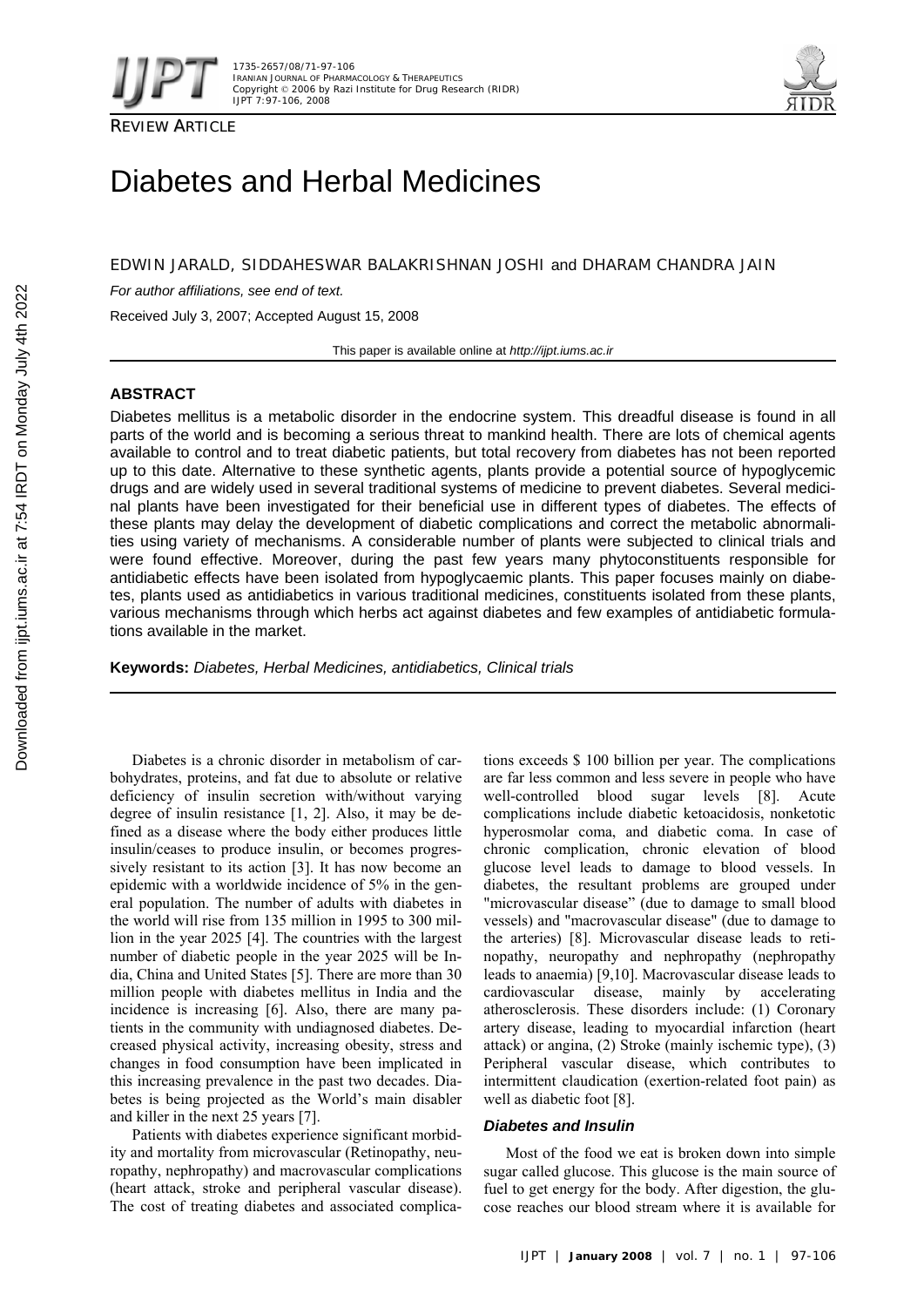body cells to utilize for energy, but insulin is needed for the glucose to get into cells. Insulin is a hormone secreted by the pancreas to transport glucose from blood into different cells of the body. If the pancreas does not produce enough insulin or the produced insulin does not work properly, the glucose cannot enter the body cells. So glucose stays in the blood cells, which makes the blood sugar level high. Diabetes is initially characterized by a loss of glucose homeostasis. The major effects of insulin on glucose, fatty acid, and amino acid metabolism and on ion flux are initiated by the attachment of the insulin molecule to a specific insulin receptor on the cell surface. This hormone receptor interaction is reversible, and the insulin molecule is not chemically altered during this contact. The hormone receptor complex is then internalized by an endocytotic mechanism. Insulin molecule eventually is metabolized, and the insulin receptor is recycled into the membrane for reusage. Thus, the body loses its main source of fuel for energy even though the blood contains high amount of glucose [ 7, 8]. The insulin resistance mainly happens in cell membrane where glucose is not transported to the cells for oxidation. Since glucose is not metabolized, high amount of glucose circulates in the blood. To keep the normal level of glucose in the blood, the kidney removes the extra sugar from the blood and excretes it in the urine. Since body does not utilize glucose, the body is under constant impression of hunger and that is why diabetics feel increased appetite (polyphagia) and eat more frequently. Symptoms of insulin resistance include a decreased stimulation of muscle glycogen synthesis, defects in glycogen synthesis activity, hexokinase activity and glucose uptake [11].

# *Diagnostic criteria for diabetes*

The blood glucose levels of a healthy man are 80 mg/dLl on fasting and up to 160 mg/dL in the postprandial state. Diabetes mellitus is characterized by recurrent or persistent hyperglycemia, and is diagnosed by demonstrating one of the following [6]:

fasting plasma glucose level at or above 126 mg/dL or 7.0 mmol/l.

plasma glucose at or above 200 mg/dL or 11.1 mmol/L two hours after a 75 g oral glucose load in a glucose tolerance test.

random plasma glucose at or above 200 mg/dL or 11.1 mmol/l.

Two fasting glucose measurements above 126 mg/dL or 7.0 mmol/l or random blood sugar level >200mg/dL on two occasions is considered diagnostic for diabetes mellitus. Patients with fasting sugars between 6.1 and 7.0 mmol/L (110 and 125 mg/dL) are considered to have imparied fasting glucose and patients with plasma glucose at or above 140 mg/dL or 7.8 mmol/L two hours after a 75 g oral glucose load are considered to have impaired glucose tolerance.

# *Classification*

*Type I diabetes (Insulin-dependent diabetes),* It is prevalent in 10% of diabetic patients, islet β-cell destruction usually leads to absolute insulin deficiency [3]. Patients are completely reliant upon exogenous insulin to prevent ketosis and thereby preserve life [ 12].

*Type 2 diabetes (Non insulin-dependent diabetes)*, Accounts for more than 85% of cases worldwide. It is a heterogeneous type, ranging from insulin resistance to insulin deficiency  $[12, 13]$ . Also type 2 diabetes (T2D) is a multifactorial disease with both a genetic component and an important non-genetic component(s)  $[4]$ .

*Other specific forms, these include:* 

- Genetic defects of β-cell function, e.g. MODY syndromes
- Genetic defects in insulin action e.g. leprechaunism
- Diseases of the exocrine pancreas, e.g. pancreatitis
- Secondary to endocrinopathies, e.g. acromegaly
- Drug- or chemical-induced, e.g. glucocorticoids
- Infections, e.g. congenital rubella
- Uncommon forms of immune-mediated diabetes, e.g. 'Stiff Man' syndrome
- Other genetic syndromes associated with diabetes, e.g. Down's syndrome [ 12].

*Gestational diabetes***,** Diabetes diagnosed in pregnancy, including pre-existing diabetes and diabetes which develops during pregnancy [12, 14].

# *Need and Scope of Alternative Remedies*

Regardless of the type of diabetes, patients are required to control their blood glucose with medications and/or by adhering to an exercise program and a dietary plan. Insulin therapy by injection is given to those with type 1 DM and also to some patients with type 2 DM when oral hypoglycaemic drugs fail to lower blood glucose [ 11]. Due to modernization of lifestyle, non-insulin dependent diabetes mellitus is becoming a major health problem in developing countries. Patients with type 2 DM are usually placed on a restricted diet and are instructed to exercise, the purpose of which primarily is weight control. If diet and exercise fail to control blood glucose at the desired level, oral antidiabetic medication is prescribed [ 15].

Oral antidiabetic agents exert their effects by various mechanisms: (1) stimulation of beta cells in the pancreas to produce more insulin (sulfonylureas and meglitinides), (2) increasing the sensitivity of muscles and other tissues to insulin (thiazolidinediones), (3) decreasing gluconeogenesis by the liver (biguanides), and (4) delaying the absorption of carbohydrates from the gastrointestinal tract (alpha-glucosidase inhibitors). These treatments have their own drawbacks, ranging from the developing of resistance and adverse effects to lack of responsiveness in large segment of patients population. Sulfonylureas lose effectiveness for 44% of patients within six years. Also, these treatments are associated with side effects or even toxic effects (e.g., thiazolidin-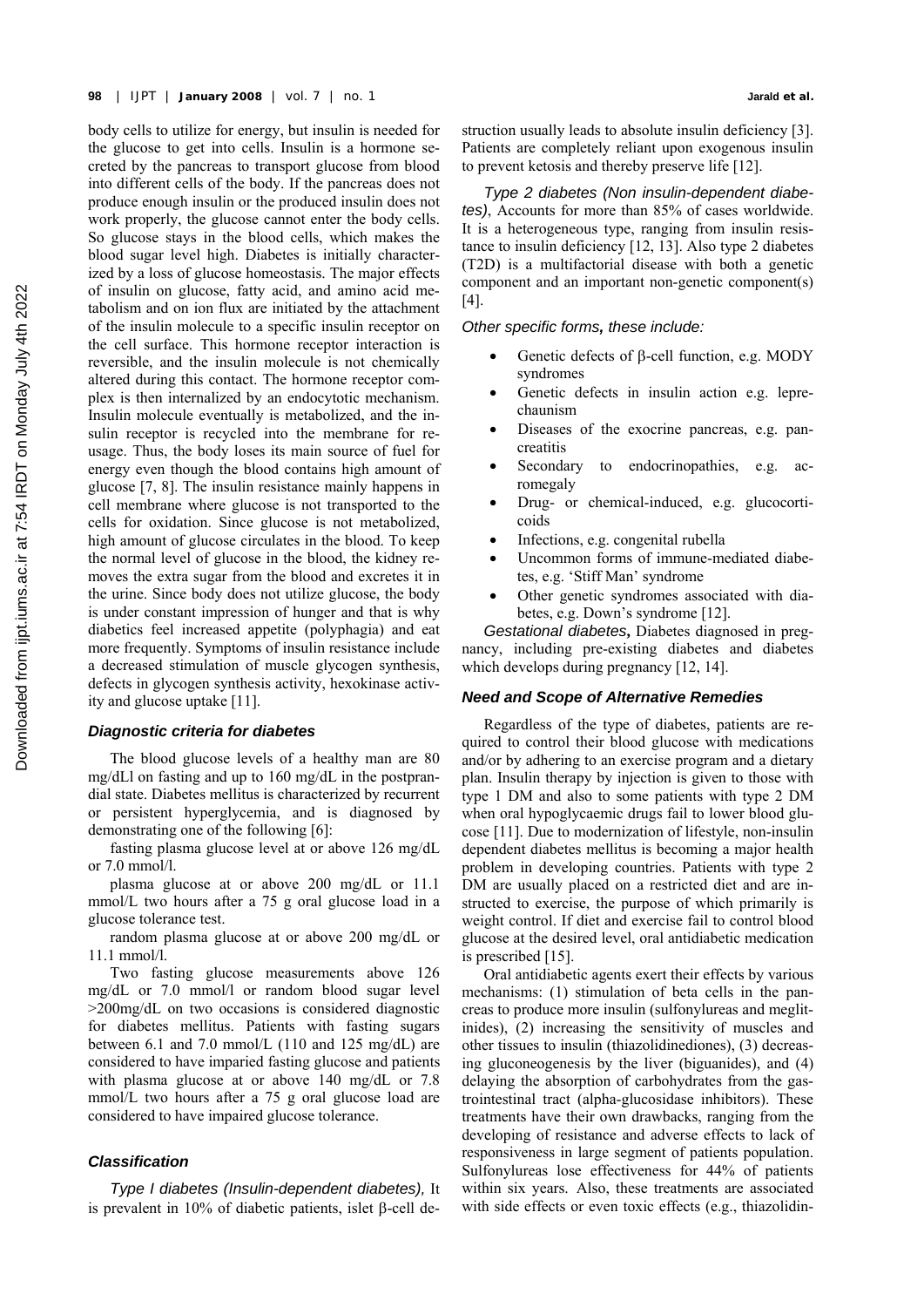## **Diabetes and Herbal Medicines** ijpt.iums.ac.ir | **99**

ediones may cause liver toxicity; sulphonylureas might worsen heart disease, lower the glucose below the normal range and increase the body weight gain; bloating, flatulence, diarrhea and abdominal discomfort and pain are the major complaints with glucosidase inhibitors) [16,17,18]. According to literature, two-thirds of medications prescribed for use in children have not been proven safe or effective for this patient population [16]. Moreover, none of these glucose-lowering agents adequately controls the hyperlipidemia that frequently met with the disease [15].

The limitations of currently-available oral antidiabetic agents either in terms of efficacy/safety coupled with the emergence of the disease into a global epidemy have encouraged a concerted effort to discover drugs that can manage type 2 diabetes more efficiently  $\boxed{3}$ . Also, with increasing incidence of diabetes mellitus in rural population throughout the world and due to adverse effects of synthetic medicine, there is a clear need for development of indigenous, inexpensive botanical sources for anti-diabetic crude or purified drugs [19].

## *Herbal Remedies*

As per nncient literature, more than 800 plants are reported to have antidiabetic properties [20]. Ethnopharmacological surveys indicate that more than 1200 plants are used in traditional medicine for their alleged hypoglycemic activity [21]. Medicinal plants, since times immemorial, have been used in virtually all cultures as a source of medicine. A study of ancient literature indicates that diabetes was fairly well known and well conceived as an entity in ancient India. The knowledge of the system of diabetes mellitus, as the history reveals, existed with the Indians since prehistoric age. Its earliest reference (1000 BC in the Ayurvedic literature) is found in mythological form where it is said to have originated by eating Havisha, [22] a special food, which used to be offered at the times of yagna organized by Dakshaprajapati.

Ayurvedic antidiabetic herbs improve digestive power, increase one of the Rasas (gastric secretions); being Laghu, get easily digested in the body; and being Ruksha, decrease output of overall body fluids e.g. urine, sweat etc. Food items, which are 'madhumehaghna' (antidote), are an important underlying principle of therapy for the prameha (diabetes) patient. Food items which correct the metabolic imbalance by their action e.g. foods exhibiting 'rasa', 'katu', 'laghu', 'medaghna', properties are old cereals, roasted cereals, barley, jawar, ragi, mung dal, horsegram, tur dal, drumstick leaves, bittergourd, jamun, amla, fig, raw papaya, milk, meat of animals that live in dry region, etc. The indigenous diet may not be useful in lowering the blood sugar to the same extent as insulin and other hypoglycaemic agents do. But it has some other influences, which may be useful for the management of the disease and its complications [23]. Indian materia medica has mentioned numerous dravyas, which have been reported effective in Madhumeha [ 24].

Plants-based products have been popular all over the world for the centuries. In diabetes, some herbal alternatives are proven to provide symptomatic relief and assist in the prevention of the secondary complications of the disease. Some herbs have also been proven to help in the regeneration of ß-cells and in overcoming resistance. In addition to maintaining normal blood sugar level, some herbs are also reported to possess antioxidant activity and cholesterol-lowering action. The management of type 2 diabetes mellitus (NIDDM) is possible with the drugs that can lower the blood sugar level in one hand and restore the liver glycogen level on the other. In modern system of medicine, there is no drug, which is reported to posses both of these properties [ 25]. However, the hypoglycemic effect of some herbal extracts have been confirmed in human and animal models of type 2 diabetes and conventional drugs have been derived from the active molecules of these medicinal plants. Metformin, a less toxic biguanides and potent oral glucose-lowering agent, was developed from *Galega officianalis* and used to treat diabetes [26]. Out of dozens of oral medications for diabetes, only one medication (metformin) is approved for use in children and it has been originated from herbs [16].

# *Antidiabetic Plants in Traditional Medicines*

The NAPRALERT database lists over 1200 species of plants representing 725 genera in 183 families extending from the marine algae and fungi with antidiabetic activity. Over half of these have been used ethnopharmacologically in traditional medicine as antidiabetics, and some 50% of these traditional remedies have been studied experimentally [27]. The use of traditional medicine and medicinal plants in most developing countries, as a normative basis for the maintenance of good health, has been widely observed. Furthermore, an increasing reliance on the use of medicinal plants in the industrialized societies has been traced to the extraction and development of several drugs and chemotherapeutics from these plants as well as from traditionally used herbal remedies.

In Jordan, following plants are used to treat diabetes by the tribal people:

*Achillea fragrantissima* L., *Allium cepa* L., *Artemisia vulgaris* L., *Artemisia herba-alba* Asso., *Aloe vera* L., *Alpinia officinarum* Hance, *Brassica oleraceae*  var. *capita* L., *Cephalaria syriaca* L., *Cichorium pumilium* L., *Cinnamomum zeylanicum* Blume, *Citrullus colocynthus* (L.) Kuntze, *Cucurbita maxima* Dutch., *Eryngium creticum* L., *Ferula persica* Willd, *Ferula hermonis* Boiss., *Pelargonium graveolens* L'Her. ex Ait., *Gundelia tournefortii* L., *Hibiscus sabdariffa* L., *Juniperus phoenicea* L., *Matricaria aurea* (Loefl.) Schultz-Bip., *Origanum syriacum* L., *Paronychia argentea* L., *Pistacia atlantica* Desf., *Pisum sativum* L., *Prosopis fracta* (Banks & Soland.) J.F. Macbr., *Quercus coccifera* L., *Rheum ribes* L., *Sarcopoterium spinosum*  (L.) Sp., *Terminalia chebula* L., *Teucrium polium* L., *Trigonella foenum-graecum* L., *Varthemia iphionoides*  Boiss, and *Zizyphus spina-christi* L. [28].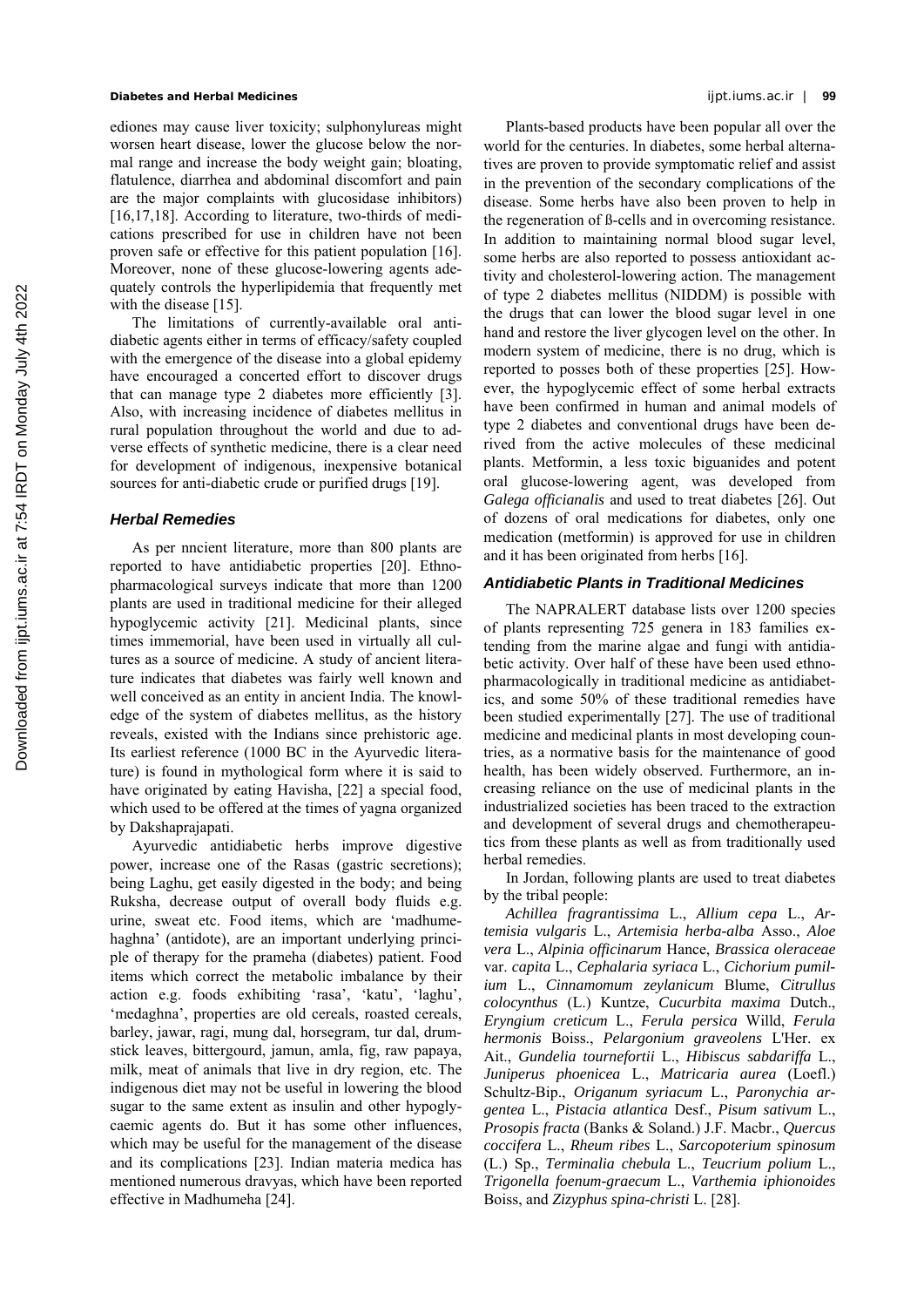In Canada, following plants are used in the treatment of diabetes by the tribal people:

*Abies balsamea* (L.) Mill. *Achillea millefolium* L., *Acorus calamus* L., *Aralia nudicaulis* L., *Aralia racemosa* L., *Arisaema triphyllum* (L.), *Asarum canadense* var. *acuminatum* Ashe, *Celastrus scandens* L., *Cornus stolonifera* Michx., *Corylus cornuta* Marsh., *Dirca palustris* L., *Gaultheria procumbens* L., *Heracleum lanatum* Michx., *Juniperus communis* L., *Juniperus virginiana* L., *Kalmia angustifolia* L., *Ledum groenlandicum* Oeder., *Nuphar variegatum* Durand, *Picea glauca* (Moench) Voss., *Picea mariana* (Mill.), *Populus balsamifera* L., *Populus tremuloides* Michx., *Prunus serotina* Ehrh., *Quercus alba* L., *Quercus rubra* L., *Rhus hirta* f. *typhina* (L.), *Sassafras albidum*  (Nutt.) Ness., *Smilacina racemosa* (L.) Desf., *Solidago canadensis* L., *Sorbus Americana* Marsh, *Taraxacum officinale* Weber., *Taxus canadensis* Marsh., *Thuja occidentalis* L., *Tsuga canadensis* (L.) and *Verbascum thapsus* L. [29,30].

In Morocco, the most frequently used plants to treat diabetes includes *Ammi visnaga* Lam., *Carum carvi* L., *Coriandrum sativum* L., *Foeniculum vulgare* Gaertn, *Nerium oleander* L., *Lepidium sativum* L., *Capparis spinosa* L., *Artemisia absinthium* L., *Artemisia herba alba* Asso., *Lactuca sativa* L., *Tetraclinis articulata* Benth., *Globularia alypum* L., *Lavandula dentata* L. , *Marrubium vulgare* L., *Mentha pulegium* L., *Origanum compactum* Benth., *Rosmarinus officinalis* L., *Lupinus albus* L., *Trigonella foeniculum-graecum* L., *Allium sativum* L. *Allium cepa* L., *Aloe succotrina* Lam., *Linum usitatissimum* L., *Eucalyptus globulus* Labill, *Myrtus communis* L., *Olea europaea* L., *Sesamum indicum* Dc., *Punica granatum* L., *Nigella sativa* L., *Prunus amygdalus* stokes var. amara CD., *Citrus bigaradia* Riss., *Peganum harmala* L. and *Zygophyllum gaetulum* Emb. Maire [31,32].

In Africa, following plants are used in the treatment of diabetes:

*Pileostigma thonningii* Milne-Redh., *Xylopia aethiopica* (Dun.) A. Rich., *Combretum micranthum* G. Don., *Ficus capensis* Thunb., *Cassia sieberiana* DC., *Nauclea pobeguinii* Petit, *Ocimum sanctum* L., *Anacardium occidentale* L., *Jatropha curcas* L., *Nauclea latifolia* Smith, *Allium sativum* L., *Citrus medica* Linn., *Moringa oleifera* Lam., *Persea americana* Mill., *Catharanthus roseus* (L.) G. Don., *Landolphia heudeloti* DC., *Tamarindus indica* L., *Afzelia africana* Smith ex Pers., *Andansonia digitata* L., *Carica papaya* L., *Euphorbia hirta* L., *Garcinia kola* Heckel, *Landolphia dulcis* (Sabine) Pichon, *Mesonerum benthamianum*, *Ocimum viridae* Willd, *Psidium guajava* L, *Pterocarpus ericens* Poir., *Scoparia dulcis* L. and *Uvaria chamae* P.Beauv. [33].

In Mexico more than 500 species are used in traditional medicine for diabetes, Among them *Abutilon lignosum* (Cav.) D. Don, *Abutilon trisulcatum* (Jacq.) Urban., *Acacia retinodes* Schltdl. , *Acourtia thurberi.*  (A.Gray) Reveal & R. M.King, *Acrocomia mexicana*  Karw. ex Mart., *Agastache mexicana* (Kunth) Lint et Epling, *Agave atrovirens* Karw. Ex Salm-Dyck, *Agave lecheguilla* Torr., *Agave salmiana* Otto, *Ageratina* 

*petiolaris* Moc., *Ageratum conyzoides* L., *Allionia choisyi* Standl., *Allium cepa* L., *Alloispermum integrifolium*  (DC.) H.Rob., *Aloe barbadensis* Mill., *Aloe vera* (L.) Burm. F, *Ambrosia artemisiifolia* L., *Anacardium occidentale* L., *Ananas comosus* (L.) Merr., *Annona cherimola* Mill., *Annona glabra* L., *Annona muricata* L., *Apodanthera buraeavi* Cogn., *Aporocactus flagelliformis* (L.) Lem., *Arachis hypogaea* L., *Arceuthobium vaginatum* (Humb. & Bonpl. Ex Willd.), *Argemone mexicana* L., *Argemone platyceras* Link & Otto, *Aristolochia malacophylla* Standl., *Aristolochia sericea*  Benth., *Artemisia absinthium* L., *Artemisia ludoviciana*  Nutt., *Artemisia vulgaris* L. *Asclepias linaria* Cav., *Barosma betulina* Bartl. & H.L. Wendl. *Bauhinia divaricata* L., *Begonia heracleifolia* Schltdl. & Cham., *Berberis moranensis* Schult. & Schult. f., *Beta vulgaris*  L., *Bidens aurea* (Aiton) Sherff, *Bidens leucantha* (L.) Willd., *Bidens odorata* Cav., *Bidens pilosa* L., *Bocconia arborea* S. Watson, *Puemus boldus* Molina J., *Bouvardia ternifolia* (Cav.) Schltdl., *Buddleia stachyoides*  Cham. & Schltd., *Bursera simaruba* (L.) Sarg., *Cacalia decomposita* A. Gray, *Cacalia peltata* Kunth, *Calea integrifolia* (DC.) Hemsl., *Calea zacatechichi* Schltdl. , *Calliandra anomala* (Kunth) J.F. Macbr., *Capraria biflora* L., *Carica papaya* L., *Cassia fistula*L., *Cassia skinneri* Benth., *Cassia tomentosa* L., *Castela tortuosa*  Liebm., *Catharanthus roseus* (L.) G. Don, *Chamaecrista hispidula* (Vahl) H.S. Irwin & Barneby, *Cirsium exicanum* DC., *Cissampelos pareira* L., *Citrus aurantifolia* (Christm.) Swingle Lim., *Citrus limetta*  Risso, *Citrus sinensis* (L.), *Cordia tinifolia* Willd., *Coriandrum sativum* L., *Costus mexicanus* Liebm., *Croton draco* Schltdl., *Cucurbita maxima* Duchesne, *Cuscuta jalapensis* Schltdl., *Cynara scolymus* L., *Cynodon dactylon* (L.) Pers., *Daucus carota* L., *Eucalyptus globules* Labill, *Euphorbia maculata* L., *Euphorbia prostrata* Aiton, *Foeniculum vulgare* Mill., *Fraxinus alba*  Marshall, *Guaiacum coulteri* A. Gray, *Guaiacum sanctum* L., *Hibiscus rosa-sinensis* L., *Ipomoea starts* Cav. , *Jatropha dioica* Cerv., *Jatropha elbae* J., *Kalanchoe pinnata* (Lam.) Pers., *Mentha piperita* L., *Mentha rotundifolia* (L.) Huds., *Mentha suaveolens* Ehrh., *Momordica charantia* L., *Musa sapientum* L., *Olea europaea* L, *Opuntia atropes* Rose, *Persea americana*  Mill., *Physalis philadelphica* Lam.., *Piper auritum*  Kunth, *Piper hispidum* Sw., *Plantago australis* Lam., *Plantago major* L.,*. Plumbago scandens* L., *Plumeria rubra* L., *Psidium guajava* L., *Psidium yucatanense*  Lundell, *Quassia amara* L., *Quercus acutifolia* Nees, *Raphanus sativus* L., *Ricinus communis* L., *Senecio peltiferus* Hemsl., *Senna multiglandulosa* (Jacq.) H.S. Irwin & Barneby, *Senna obtusifolia* L., *Senna occidentalis* L., *Tagetes erecta* L., *Tamarindus indica* L., *Terminalia catappa* L., *Trigonella foenum-graecum* L., *Urtica dioica* L., *Valeriana edulis* Nutt., *Zea mays* h., *Zizyphus acuminate* Benth, etc are the important ones [34].

In China, the following species are commonly used for diabetes in traditional medicine:

*Astragalus membranaceus* (Fisch.) Bunge, *Astragalus membranaceus* (Fisch.) Bunge, *Rehmannia gluti-*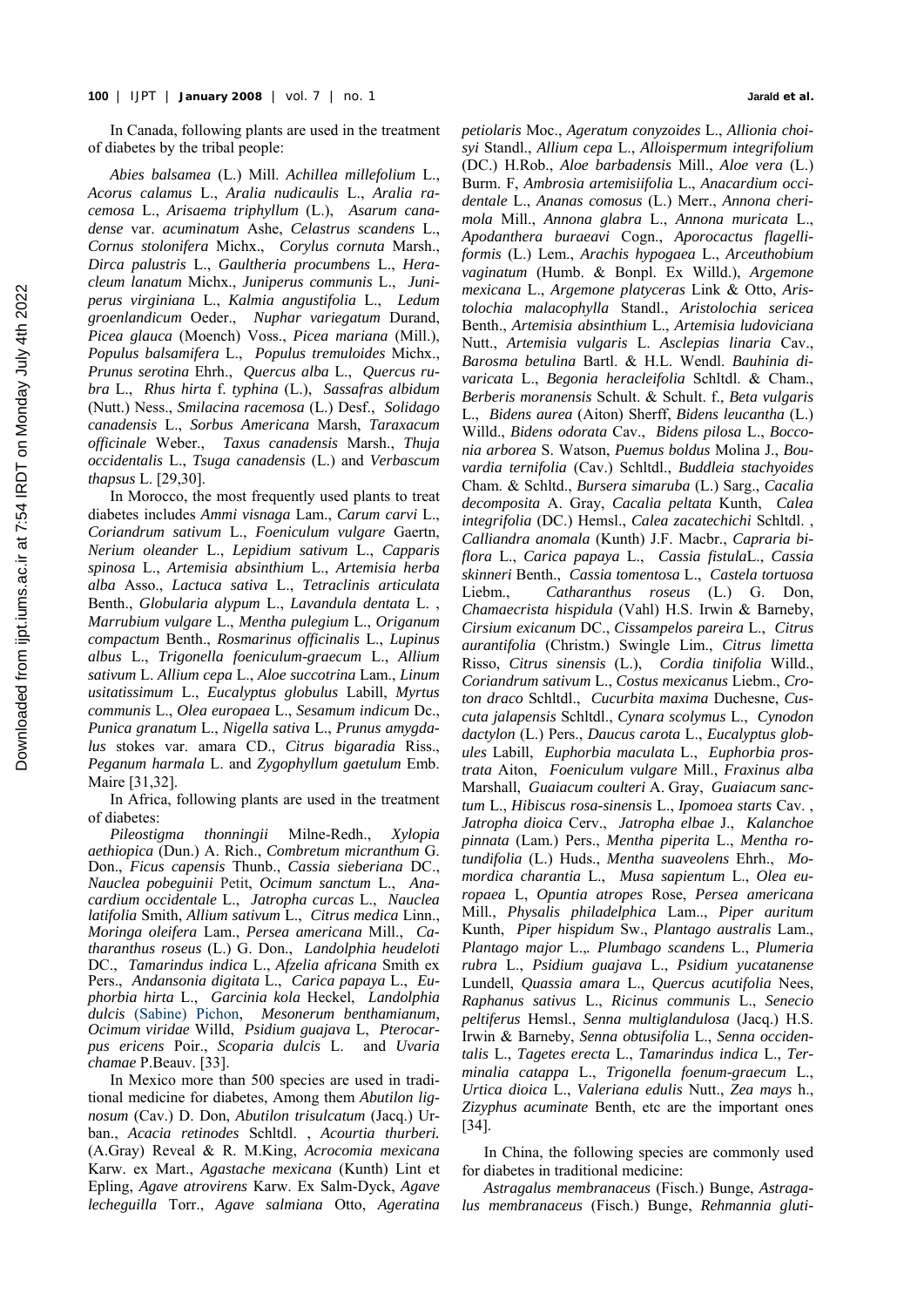*nosa* Libosch., *Trichosanthes kirilowii* Maxim., *Pueraria lobata* (Willd.) Ohwi., *Panax ginseng* C.A. Mey., *Panax quinquefolium* L., *Polygonatum sibiricum* Red., *Polygonatum odoratum* (Mill.) Druce., *Cornus officinalis* Sieb. et Zucc., *Whitmania pigra* Whitman, *Coptis chinensis* Franch., *Lycium barbarum* L., *Poria cocos*  (Schw.) Wolf., *Atractylodes lancea* (Thunb.) DC., *Anemarrhena asphodeloides* Bunge., *Ophiopogon japocicus*  (Thunb.) Ker-Gawl., *Ligustrum lucidum* Ait., *Morus alba* L., *Schisandra chinensis* (Turcz.) Baill., *Gynostemma pentaphyllum* (Thunb.) Mak., *Salvia miltiorrhiza* Bunge., *Phragmites communis* Trin., *Alisma orientale* (Sam.) Juzep., *Cuscuta chinensis* Lam., *Epimedium sagittatum* (Sieb. et Zucc.) Maxim., *Clematis chinensis* Osbeck, *Panax notoginseng* (Burk.) F. H. Chen, *Dendrobium nobile* Lindl., *Ostrea gigas* Thunberg, *Ostrea talienwhanensis* Crosse, *Ostrea rivularis*  Gould., *Lithospermum erythrorhizon* Sieb. et Zucc., *Aconitum carmichaeli* Debeaux., *Paeonia veitchii*  Lynch, *Rheum palmatum* L., *Rheum officinale* Baill., *Pinellia ternata* (Thunb.) Breit., *Polygala tenuifolia*  Willd., *Hordeum vulgare* L., *Phellodendron amurense*  Rupr., *Arctium lappa* L., *Xanthium sibiricum* Patr., *Bombyx mori* L., *Gekko gekko* L., *Polygonum cuspidatum* Sieb. et Zucc., *Codonopsis pilosula* (Franch.) Nannf., *Scrophularia ningpoensis* Hemsl., *Ligusticum chuanxiong* Hort., *Momordica charantia* L., *Punica granatum* L., *Dioscorea opposita* Thunb., *Allium sativum* L., *Zea mays* L., *Fagopyrum cymosum* (Trev.) Meisn., *Allium cepa* L., *Asparrausi officinalis* L., *Gymnema sylvestre* (Retz.) Schult, *Trigonella foenumgraecum* L., *Prunella vulgaris* L. and *Ephedra sinica*  Stapf., etc [35].

In Israel, 26 species are reported to be used in the treatment of diabetes by the tribal people:

*Achillea fragrantissima* (Forssk.) Sch. Bip., *Achillea millefolium* L., *Allium cepa* L., *Artemisia herba-alba* Asso., *Capparis iberica* Trevir. ex Spreng., *Ceratonia siliqua* L., *Coridothymus capitatus* (L.) Rchb. F., *Crataegus azarolus* L., *C. sempervirens* L., *Juglans regia* L., *Lupinus varius* Gaertn, *Melissa annua* L., *Morus nigra* L., *Olea europaea* L., *Pinus halepensis* Mill., *Prosopis farcta* (Sol. Ex Russell) J.F. Macbr., *Q. calliprinos* Decne, *Salvia fruticosa* Mill., *Sarcopoterium spinosum* (L.) Spach, *Silene aspera* L., *Teucrium polium* L. and *Trigonella foenum- graecum* L. are the important ones [ 36].

Plant species used in the treatment of diabetes by the people of North American forest are:

*Abies balsamea* (L.) Mill., *Achillea millefolium* L., *Acorus calamus* L., *Aralia nudicaulis* L., *Aralia racemosa* L., *Arisaema triphyllum* (L.) Schott., *Asarum canadense var. acuminatum* Ashe, *Celastrus scandens* L., *Cornus stolonifera* Michx., *Corylus cornuta* Marsh,. *Dirca palustris* L., *Gaultheria procumbens* L., *Heracleum lanatum* Michx., *Juniperus communis* L., *Juniperus virginiana* L., *Kalmia angustifolia* L., *Ledum groenlandicum* Oeder., *Nuphar variegatum* Durand, *Picea glauca* (Moench) Voss, *Picea mariana* Mill, *Populus balsamifera* L., *Populus tremuloides* Michx., *Prunus serotina* Ehrh., *Quercus alba* L., *Quercus rubra* L., *Rhus hirta* L., *Sassafras albidum* (Nutt.) Nees., *Smilacina racemosa* (L.)Desf., *Solidago canadensis* L., *Sorbus americana* Marsh., *Taraxacum officinale* Weber., *Taxus canadensis* Marsh., *Thuja occidentalis* L., *Tsuga canadensis* (L.) Carr. and *Verbascum thapsus* L [ 37].

In India, plants like *Abroma augusta* (L.) L.f., *Abutilum indicum* (L.) Sw., *Aconitum palmatum* D. Don., *Aloe barbadensis* Mill, *Asparagus racemosus* Willd., *Berberis aristata* DC., *Calamus rotang* (L.), *Cannabis sativa* (L.), *Catharanthus roseus* (L.) G. Don., *Cinnamomum tamala* (Buch.-Ham.) Nees, *Coccinea grandis* (L.) Voigt., *Costus speciosus* (Koening) Sm., *Ficus racemosa* (L.), *Ipomoea batatus* (L.) Lamk., *Momordica chrantia* (L.), *Nardostachys jatamansi* DC., *Picrorhiza kurrooa* Royle ex Benth., *Quercus lanata* Sm., *Swertia chirayita* (Roxb. ex Flem.) Karst., *Syzygium cuminii* (L.) Skeels, *Trigonella foenum-graecum* (L.), *Urtica dioica* (L.), *Zingiber officinale* Rosc., *Allium cepa* L., *Allium sativum* L., *Aloe vera* (L.) Burm.f., *Cajanus cajan* (L.) Millsp., *Coccinia indica* Wight & Arn., *Caesalpinia bonducella* (L.) Roxb., *Ficus bengalensis* L., *Gymnema sylvestre* R. Br., *Momordica charantia* L., *Ocimum sanctum* L., *Pterocarpus marsupium* Roxb., *Tinospora cordifolia* (Willd.) Hook.f. & Thomson, etc., are most commonly used species in traditional medicine as antidiabetic agents [38,39].

#### *Scientifically Validated Antidiabetic Plants*

Among the traditional plants used for diabetes, only a small number of these have received scientific and medical evaluation as follows:

*Acacia arabica* (Lam.) Muhl. ex Willd. (Family: Mimosaceae), *Aegle marmelos* (L.) Correa ex Roxb. (Family: Rutaceae), *Allium cepa* L. (Family: Liliaceae), *Allium sativum* L. (Family: Alliaceae), *Aloe vera* (L.) Burm.f. (Family: Aloaceae), *Anthemis mobilis* Linn*.* (Family: Compositae), *Areca catechu* L. (Family: Arecaceae), *Artemisia pallens* Wall. ex DC. (Family: Compositae), *Annona squamosa* L. (Family: Annonaceae), *Andrographis paniculata* Nees (Family: Acanthaceae), *Aerva lanata* (L.) Juss. ex Schult. (Family: Amaranthaceae), *Asteracantha longifolia* Nees (Family: Acanthaceae), *Azadirachta indica* A. Juss. (Family: Meliaceae), *Biophytum sensitivum* (L.) DC. (Family: Oxalidaceae), *Bombax ceiba* L. (Family: Bombacaceae), *Beta vulgaris*  L. (Family: Chenopodiaceae), *Brassica juncea* (L.) Czern. (Family: Brassicaceae), *Barleria lupulina* Lindl. (Family: Acanthaceae), *Boerhavia diffusa* L. (Family: Nyctaginaceae), *Brickellia veronicaefolia* A. Gray (Family: Asteraceae), *Cassia auriculata* L. (Family: Leguminosae), *Caesalpinia bonducella* (L.) Roxb. (Family: Cesalpinaceae), *Capparis decidua* (Forsk.) Edgew. (Family: Capparidaceae) *Cajanus cajan* (L.) Millsp. (Family: Fabaceae), *Citrullus colocynthis* (L.) Schrad. (Family: Cucurbitaceae), *Coccinia indica* Wight & Arn. (Family: Cucurbitaceae), *Casearia esculenta*  Roxb. (Family: Flacourtiaceae), *Catharanthus roseus*  (L.) G. Don. (Family: Apocynaceae), *Camellia sinensis*  Kuntze (Family: Theaceae), *Coriandrum sativum* L. (Family: Apiaceae), *Cuminum cyminum* L. (Family: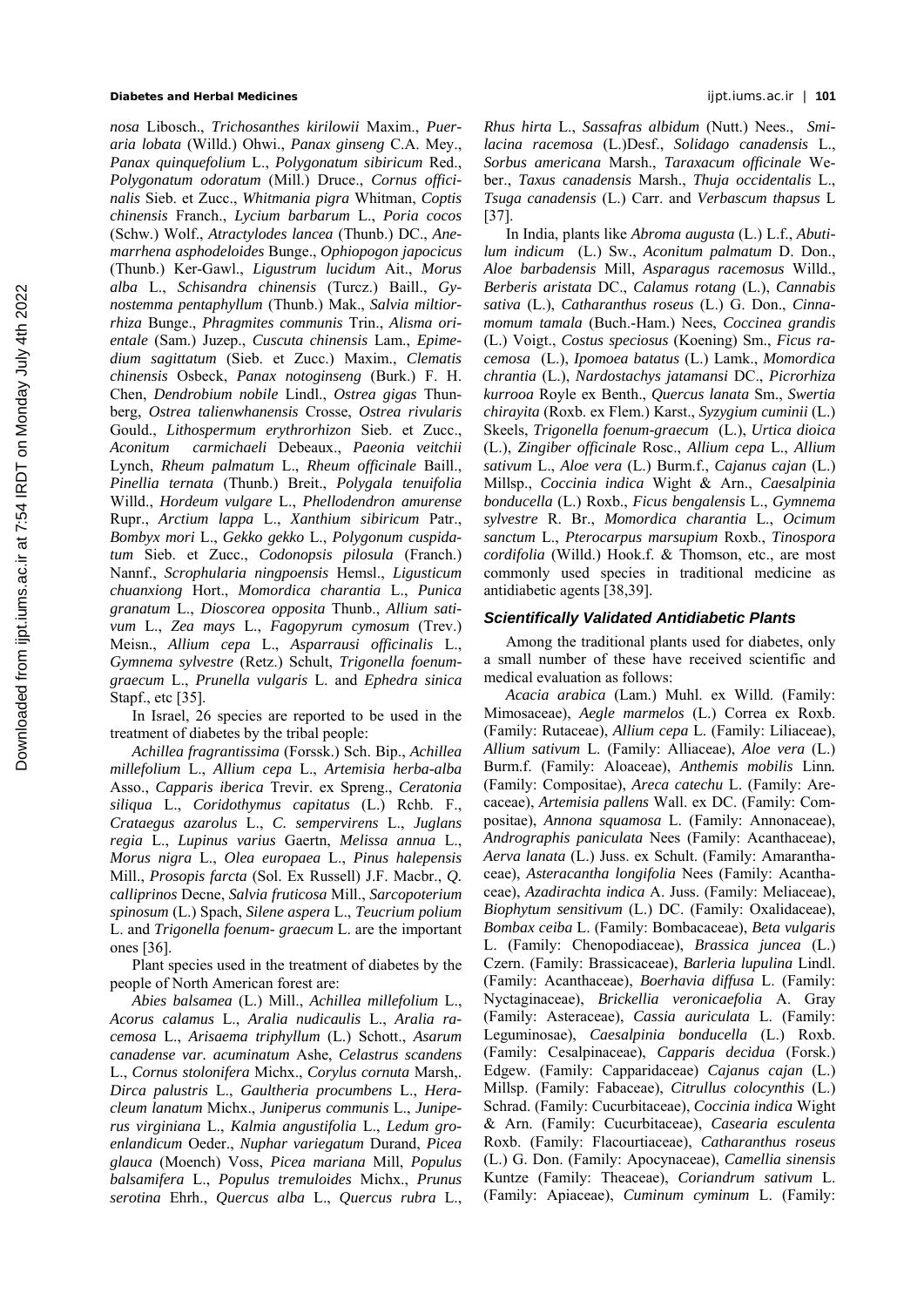Apiaceae), *Daucus carota* L. (Family: Apiaceae), *Eugenia uniflora* L. (Family: Myrtaceae), *Eugenia jambolana* L. (Family: Myrtaceae), *Eucalyptus globulus*  Labill. (Family: Myrtaceae), *Enicostemma littorale*  Blume (Family: Gentiaceae), *Ficus bengalensis* L. (Family: Moraceae), *Gymnema montanum* Hook.f. (Family: Asclepiadaceae), *Gymnema sylvestre* R. Br. (Family: Asclepiadaceae), *Glycyrrhiza glabra* L. (Family: Fabaceae), *Hibiscus rosa sinensis* L. (Family: Malvaceae), *Helicteres isora* L. (Family: Sterculiaceae), *Ipomoea batatas* (L.) Lam. (Family: Convolvulaceae), *Lantana camara* L. (Family: Verbenaceae), *Mangifera indica* L. (Family: Anacardiaceae), *Memecylon umbellatum* Burm. f. (Family: Melastomataceae), *Momordica cymbalaria* Fenzl ex Naudin (Family: Cucurbitaceae), *Mucuna pruriens* (L.) DC. (Family: Leguminosae), *Musa sapientum* L. (Family: Musaceae), *Momordica charantia* L. (Family: Cucurbitaceae), *Morus alba* L. (Family: Moraceae), *Murraya koeingii* (L.) Spreng. (Family: Rutaceae), *Nelumbo nucifera* Gaertn. (Family: Nymphaeaceae), *Ocimum sanctum* L. (Family: Lamiaceae), *Panax ginseng* Mey. (Family: Araliaceae), *Picrorrhiza kurroa* Royle ex Benth. (Family: Scrophulariaceae), *Phyllanthus amarus* Schumach. & Thonn. (Family: Euphorbiaceae), *Pterocarpus marsupium*  Roxb. (Family: Fabaceae), *Punica granatum* L. (Family: Punicaceae), *Psacalium peltatum* Cass. (Family: Asteraceae), *Psacalium decompositum* Cass. (Family: Asteraceae), *Pterocarpus santalinus* L. f. (Family: Leguminosae), *Salacia reticulata* Wight. (Family: Celastaceae), *Salacia oblonga* Wall. (Family: Celastaceae) *Swertia chirayita* (Roxb. ex Fleming) H. Karst. (Family: Gentianaceae), *Scoparia dulcis* L. (Family: Scrophulariaceae), *Syzygium alternifolium* Walp. (Family: Myrtaceae), *Sida cordifolia* L. (Family: Malvaceae), *Trigonella foenum graecum* L. (Family: Fabaceae), *Terminalia catappa* L. (Family: Combretaceae), *Terminalia pallida* Brandis (Family: Combretaceae), *Tinospora cordifolia* (Willd.) Hook.f. & Thomson (Family: Menispermaceae), *Zingiber officinale* Roscoe (Family: Zingiberaceae), *Zizyphus sativa* Gaertn. (Family: Rhamnaceae), etc., are the important ones [ 39, 40, 41, 42]*.*

# *Plant Families Reported for Antidiabetic Activity*

Various plants belonging to number of families have been reported to have antidiabetic activity. Following are few important examples of such families:

Acanthaceae, Amaranthaceae, Anacardiaceae, Apiaceae, Apocynaceae, Araliaceae, Arecaceae, Asclepiadaceae, Asteraceae, Bignoniaceae, Bombacaceae, Boraginaceae, Brassicaceae, Bromeliaceae, Buddleaceae, Cactaceae, Capparidaceae, Caryophyllaceae, Compositae, Chenopodiaceae, Convolvulaceae, Crassulaceae, Cucurbitaceae, Cupressaceae, Discoreaceae, Equisetaceae, Euphorbiaceae, Fabaceae, Geraniaceae, Gnetaceae, Gramineae, Gentianaceae, Ginkgoacea, Globulariaceae, Guttifere, Hippocastanaceae, Hippocrateaceae, Juglandaceae, Labiatae, Lamiaceae, Leguminosea, Liliaceae, Logoniaceae, Lycopodiaceae, Lythraceae, Malvaceae, Melastomaceae, Meliaceae, Menispermaceae, Moraceae, Myrsinaceae, Myrtaceae, Musaceae, Nyctaginaceae, Nymphaeaceae, Oleaceae, Oxalidaceae, Palmae, Papilionaceae, Pandanaceae, Phytolacaceae, Piperaceae, Plantaginaceae, Polygalaceae, Polypodiaceae, Primulaceae, Punicaceae, Ranunculaceae, Rhamnaceae, Rhizophoraceae, Rosaceae, Rubiaceae, Rutaceae, Salsolaceae, Sapotaceae, Scrophularinaceae, Simarubiacea, Solanaceae, Sterculiaceae, Theaceae, Turneracea, Verbenaceae, Zygophyllaceae, etc  $[41, 42]$ .

# *Antidiabetic Plants in Clinical trials*

*Allium cepa* L.*, Clerodendron phlomoides* Linn.*, Cinnamomum tamala* (Buch.-Ham.) T. Nees & Eberm.*, Coccinia indica* Wight & Arn.*, Enicostemma littorale*  Blume*, Ficus bengalensis* L.*, Momordica charantia* L.*, Pterocarpus marsupium* Roxb.*, Cyamopsis tetragonolobus* (L.) Taub.*, Cephalandra indica* Naud.*, Casearia esculenta* Roxb.*, Cannabis indica* (Lam.) E. Small & Cronq.*, and Syzygium cumini* L. when subjected to clinical trials, showed promising hypoglycaemic effects [43,44]*. Cecropia obtusifolia* Bertol. and *Marrubium vulgare* L. produced beneficial effects on carbohydrate and lipid metabolisms when it was administered as an adjunct on patients with type 2 diabetes and reduced the blood glucose levels [ 45]. *Asteracantha longifolia* Nees was reported to improve glucose tolerance in healthy human subjects and diabetic patients. Significant reduction in glycaemia was observed when *Panax quinquefolius L* was taken 40 min before glucose load in non-diabetic subjects and the same result was seen in diabetic subjects. *Gymnema Sylvestre* R. Br. treated patients showed a significant reduction in blood glucose, glycosylated haemoglobin and glycosylated plasma proteins. Intake of *Opuntia streptacantha* Lem*.* by the type II group was followed by a significant reduction in serum glucose and insulin concentration reaching 40.8 mg/dL and 7.8 μU/mL less than basal values at 180 min. Acute hypoglycaemic effect of nopal was observed in patients with type II diabetes but not in healthy subjects. In 10 human subjects, when treated with a preparation of the whole plant, *Phyllanthus amarus* Shum. & Thon*.* for ten days, the blood glucose level was reduced. The treatment with *Withania somnifera*  Dunal produced a decrease in blood glucose levels that was comparable with effects of an oral hypoglycaemic drug [ 42].

## *Mechanism of Action of Herbal Antidiabetics*

The antidiabetic activity of herbs depends upon variety of mechanisms. The mechanism of action of herbal anti-diabetic could be grouped as-

- $\triangleright$  Adrenomimeticism, pancreatic beta cell potassium channel blocking, cAMP (2nd messenger) stimulation [27]
- Inhibition in renal glucose reabsorption [32]
- Stimulation of insulin secretion from beta cells of islets or/and inhibition of insulin degradative processes [41]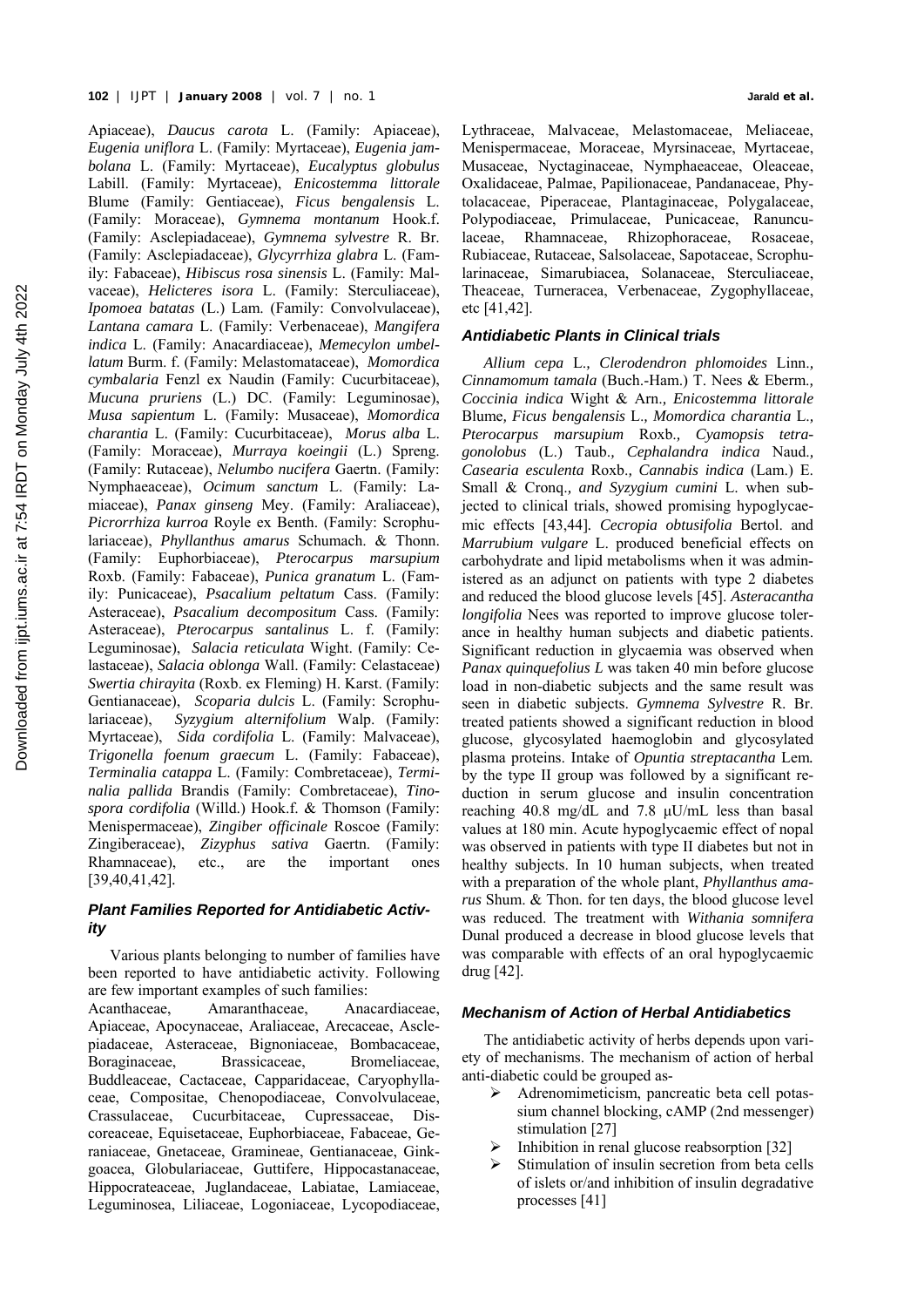- Reduction in insulin resistance [41]
- $\triangleright$  Providing certain necessary elements like calcium, zinc, magnesium, manganese and copper for the beta-cells [42]
- $\triangleright$  Regenerating and/or repairing pancreatic beta cells [ 42]
- $\triangleright$  Increasing the size and number of cells in the islets of Langerhans [ 42]
- Stimulation of insulin secretion [46]
- $\triangleright$  Stimulation of glycogenesis and hepatic glycolysis [47]
- $\triangleright$  Protective effect on the destruction of the betacells [ 48]
- $\triangleright$  Improvement in digestion along with reduction in blood sugar and urea [ 49]
- $\triangleright$  Prevention of pathological conversion of starch to glucose [50]
- $\triangleright$  Inhibition of  $\beta$  -galactocidase and  $\alpha$ glucocidase [51]
- $\triangleright$  Cortisol lowering activities [52]
- $\triangleright$  Inhibition of alpha-amylase [53]
- $\triangleright$  Preventing oxidative stress that is possibly involved in pancreatic ß-cell dysfunction found in diabetes [ 54]

Hence, the wide range of plant constituents could have different sites of action within the body, herbs exerts different mechanism of actions including the mechanism of actions of synthetic oral hypoglycemic drugs.

# *Phytoconstituents with Antidiabetic Activity*

The constituents that comes under the category of polysaccharides, peptides, alkaloids, glycopeptides, triterpeniods, amino acids, steroids, xanthone, flavonoids, lipids, phenolics, coumarins, iridoids, alkyl disulphides, inorganic ions and guanidines are reported to have antidiabetic activity [39, 41]. Specifically the following constituents are reported to have antidiabetic activity, aminoacids like hypoglycin A and hypoglycin B, alkaloids like catharanthine, leurosine, lochnerine, arecoline and vindoline, pinitol, epicatechin, bengalenoside, anemarans (A,B,C,D), atractans (A,B,C), dioscoran (A,B,C,D,E,F), ephedrans (A,B,C,D,E), glycoproteins (moran A), mucilage, nimbidin, peptides (Pinsulin), S-methyl cysteine sulphoxide, S-allyl cysteine sulphoxide, andrographolide, allicin (thio-2-propene-1 sulfinic acid S-allyl ester), shamimin, beta vulgarosides I–IV, glycoside of leucopelargonidin and leucodelphinidin, mangiferin, marsupsin, pterosupin, pterostilbene, salacinol, swerchirin, trigonelline, berberine, harmane, norharmane, pinoline, quercetin, chlorogenic acid, hesperidin, naringin, epigallocatechin gallate, charantin, galactonmannan, lactucain C, furofuran lignan, lactucaside, beta-sitosterol, gymnemic acid IV, elatosides (E,G,H,I), oleanolic acid, kalopanax saponin A, hederagenin, cryptolepine, Shamimin, chamaemeloside, momordin Ic, scoparianosides A, B and C, trihydroxyoctadecadienoic acids, kaempferol glucosides, caffeoyl glucoside, bakuchiol, swerchirin, thysanolactone, bellidifolin, kolaviron, escins (Ia, Ib, IIa, IIb and IIIa), kotalanol, fagomine, 4-O-beta-D-

glucopyranosylfagomine, 3-O-beta-

Dglucopyranosylfagomine, 3-epifagomine, myrciacitrins I and II, myrciaphenones A and B, 4 hydroxybenzoic acid, senegin II, Z-senegasaponins a and b, E and Z-senegasaponins, E and Z-senegins (II, III, and IV), paeoniflorin, 8-debenzoylpaeoniflorin, prunin, coutareagin, masoprocol, and oleanolic acid glycosides, ginsenoside, senticoside A, boussingoside, momordin, tormentic acid, ursolic acid, panaxan, laminaran, coixan, pachymaran, lithosperman, trichosan, saciharan, abelmosan, kakonein, flavone C-glycoside, icariin, neomyrtillin, sappanchalcone, caesalpin P, 3 deoxysappanone, protosappanin A, brazilin, hyperin, berberin, anisodamine, multiflorine, 1 deoxynojirimycin, acarbose, voglibose, and ferulic acid [35,41-43,55]. In addition, a major effort was directed toward discovery of novel antidiabetic agents, which resulted in the discovery of several patented compounds: cryptolepine, maprouneacin, 3β,30 dihydroxylupen-20(29)-en-2-one, harunganin, vismin, and quinines SP18904 and SP18905. The most interesting discovery was nordihydroguaiaretic acid (ndga), which, besides being active orally in db/db diabetic mice, also lowered cholesterol levels. This is considered as the unique quality of herbs, which was not observed in any synthetic medicines [26].

# *Marketed Products*

Today, up to 600 traditional plant medicines has been reported in India for diabetes. Numerous medicinal preparations in varied forms have been tried out and are used in Ayurvedic system of medicines for diabetes. These medicines are prescribed in different forms; most commonly used are - choorna, vati, arka, quath, etc. These preparations may contain the aqueous extracts or powders of the different parts of the plants which are used in the treatment of diabetes. All the antidiabetic formulations available in the market contain 3 to 25 herbs and mainly, used herbs are Coccinia indica, Tragia involucrata, G. sylvestre, Pterocarpus marsupium, T. foenum-graecum, Moringa oleifera, Eugenia jambolana, Tinospora cordifolia, Swertia chirayita, Momordica charantia, Ficus glomerata, Ficus benghalensis, Vinca rosea, Mucuna prurita, Terminalia bellirica, Azadirachta indica, Zingiber officinale, Aegle marmelos, Cinnamomum tamala, Ocimum sanctum, Salacia oblonga, Cassia auriculata, Curcuma longa, Andrograpis paniculata, Emblica officinalis, etc. Following are few preparations available in the market for the treatment of diabetes that contains drug in powder form or as extracts. Only the names of the herbs added in the preparations are reported, along with these herbs some preparations may contain animal-derived products and minerals.

*Hyponidd tablets***,** *Momordica charantia*, *Swertia chirata*, *Melia azadiracta*, *Tinospora cordifolia*, *Gymnema sylvestre*, *Enicostemma litterole*, *Emblica officinalis*, *Eugenia jambolana*, *Cassia auriculata*, *Curcuma longa*.

*Mersina capsules, Gymnema sylvestre*, *Momordica charantia*, *Cassia auriculata*, *Syzigium cumini*,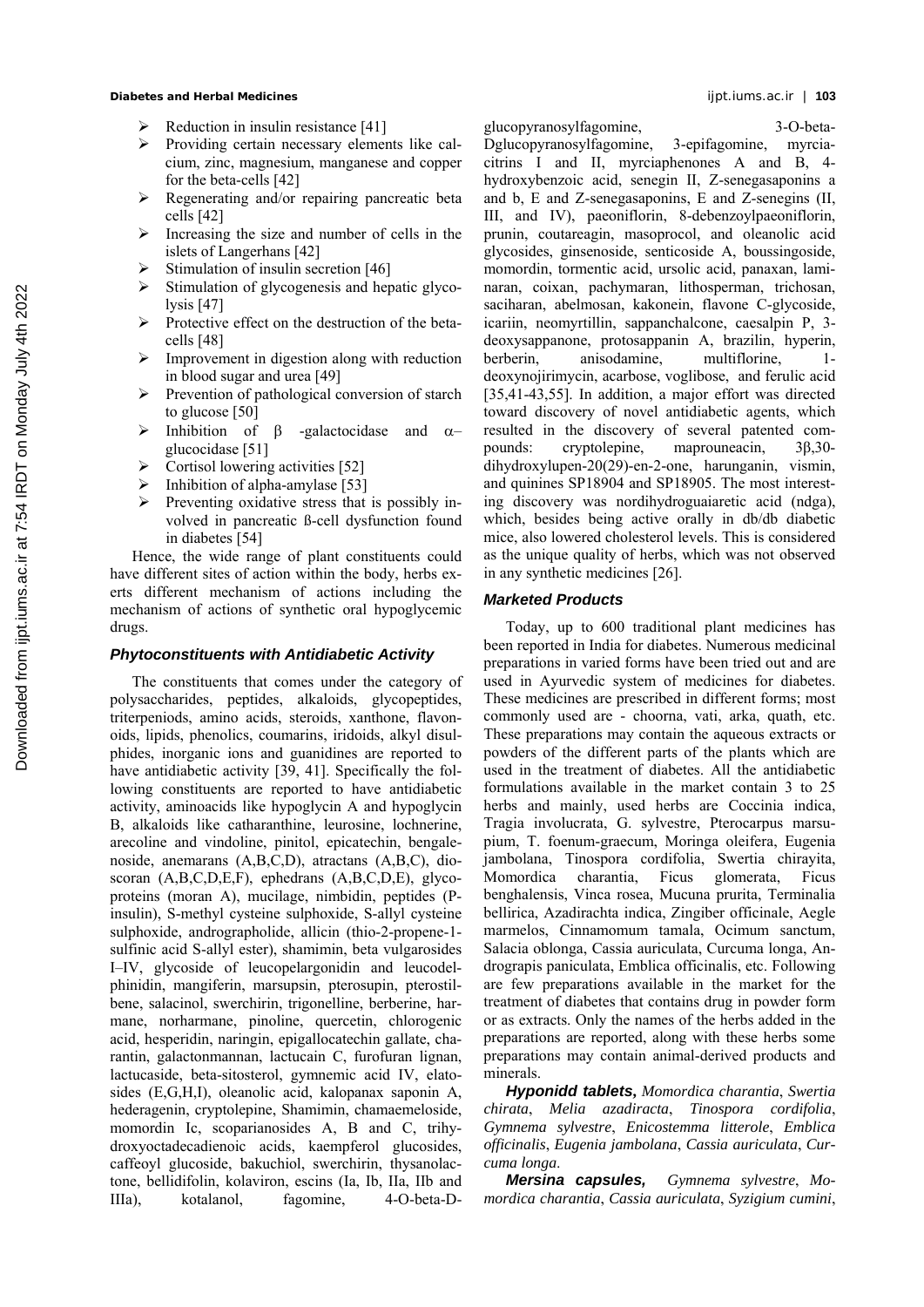*Phyllanthus emblica*, *Melia azadiracta*, *Trigonella foenum graecum*, *Coccinia indica*, *Tinospora cardifolia*, *Potassi carbonas*.

*Herbovedics mahantak churna***,** Nai, Kadu, Kariyatu, Kalijeeri, Methi, Kalumbo, Kakach, Indrajav, Karela, Haldi, Jeshthimadha.

*Madhuhari powder,* Gudmar, Karela beej, Jamun, Babul ki chhal, Amba haldi, Gudwel, Bilva patra, Neem patra, Shilajeet, Trivang bhasm.

*Dianex, Gymnema sylvestre*, *Eugenia jambolana*, *Momordica charantia*, *Azadirachta indica*, *Cassia auriculata*, *Aegle marmelos*, *Withania somnifera* and *Curcuma longa*.

*Diamed***,** *Azadirachta indica*, *Cassia auriculata* and *Momordica charantia*.

*Aavirai kudineer, Cassia auriculata*, *Cassia fistula*, *Salacia prinoides*, *Cyperus rotundus*, *Saussurrea lappa*, *Eugenia jambolana* and *Terminalia arjuna*.

*Madhumeha churna***,** *Azadirachta indica*, *Cassia auriculata*, *Cassia auriculata*, *Gymnema sylvestre*, *Eugenia jambolana*, *Eugenia jambolana*, *Zizyphus mauritiana*, *Curculigo orchioides*, *Melochia corchorifolia*, *Michelia champaca*, *Cynodon dactylon*, *Murraya koenegii*, *Acacia catechu*, *Cassia fistula*, *Salacia oblonga* and *Momordica charantia*.

*Diagon tablets*, *Eugenia jambolana*, *Andrograpis paniculata*, *Tinospora cordifolia*, *Curcuma longa*, *Berberis aristata*, *Vetiveria zizanoides*, *Strychnos potatorum*, *Mimosa pudica*, *Gymnema sylvestre*.

*Glucolev capsule***,** Amalaki powder, Sudha shilajeet, Jasad bhasma, Methika beej, Jambu beej, Madhunasini, Ashwagandha

*Gluco-essentials capsules*, *Vaccinium myrtillus*, *Gymnema sylvestris*, *Momordica charantia*, *Cinnamomum zeylanicum*, *Trigonella foenum graecum*, *Panax quinque*, *Panax ginseng*, *Viscum alba*, *Amorphophallus konjac*, *Hydrastis cadensis*, *Ocimum basilicum*, *Cynara scolymus*, *Plantago ovata*, *Pfaffia paniculata*, *Arctostaphylos uva ursi*.

*Diasulin*, *Casssia auriculata*, *Coccinia indica*, *Curcuma longa*, *Momordica charantia*, *Scoparia dulcis*, *Gymnema sylvestre*, *Emblica officinalis*, *Syzgium cumini*, *Tinospora cordifolia*, *Trigonella foenum graecum*.

*Glucolib***,** *Eugenia jambolana*, *Gymnema sylvestris*, *Aegle marmelos*, *Melia azadiracta*, *Momordica charantia*, *Enicostema littorale*, *Trigonella foenum graecum*.

*Diaveda capsule***,** *Trigonella foenum graecum*, *Emblica officinalis*, *Curcuma longa*, *Melia azadiracta*, *Gymnema sylvestris*, *Tribulus terrestris*, *Tinospora cordifolia*, *Syzygium cumuni*, *Azadirachta indica*, *Terminalia belerica*, *Terminalia chebula*, *Piper nigrum*, *Piper longum*, *Zingiber offcinalis*.

*GlucoCare*, *Glycyrrhiza glabra*, *Asparagus racemosus*, *Pterocarpus marsupium*, *Gymnema sylvestris*, *Momordica charantia*, *Commiphora mukul*.

*Glucomap tablets*, *Enicostema littorale*, *Phyllanthus niruri*, *Eugenia jambolana*, *Melia azadiracta*, *Terminalia arjuna*, *Asphaltum*, *Aegle mermelos*, *Momordica charantia*.

*Glucova*, *Pterocarpus marsupium*, *Enicostema littorale*, *Eugenia jambolana*, *Tinospora cordifolia*.

*Pancreas tonic***,** *Tinospora cordifolia*, *Sygigium cumini, Melia azadiracta*, *Momordica charantia*, *Gymnema sylvestra*, *Pterocarpus marsupium*, *Aegle mermelos*, *Cinnamomum zeylanicum*.

*Tincture of Panchparna***,** *Coccinia indica*, *Cocculus villosus*, *Catharanthus roseus*, *Gymnema sylvestre*  and *Momordica charantia*.

*DWN-12***,** *Strychnos potatorum*, *Terminalia chebula*, *Emblica officinalis*, *Terminalia belerica*, *Salacia reticulata*, *Pterocarpus marsupium*, *Piper longum*, *Coscinium fenestratum*, *Tribulus terrestris*, *Syzigium cumini*, *Rhabdia lyuoides*, *Elettaria cardamomum*.

#### **CONCLUSION**

Herbal therapy for diabetes has been followed all over the World successfully. Herbs are used to manage Type 1 and Type II diabetes and their complications. The above-mentioned plants have been considered for their possible hypoglycaemic actions and the researchers have carried out some preliminary investigations. Scientific validation of several Indian plant species has proved the efficacy of the botanicals in reducing the sugar level. However, there are numerous other plants still await scientific inquiry, which have mentioned in the indigenous systems of health care all over the world. A large number of plants, screened for their antidiabeiic effect, have yielded certain interesting leads as mentioned above, but till to date no plant-based drug has reached such an advanced stage of investigation or development as to substitute or reduce the need for the currently-available oral synthetic drugs. However, the interest in herbal drug research continues with an expectation that some day or the other, we would be able to bring a safer and more effective compound with all the desired parameters of a drug, that could replace the synthetic medicines.

# **REFERENCES**

- 1. Barar FSK. Essentials of Pharmacotherapeutics. 3<sup>rd</sup> ed. S.Chand and Company Ltd: New Delhi; 2000.
- 2. Devlin MT. Text book of Bio Chemistry. 4<sup>th</sup> edn. Wileyliss Inc: NewYork; 1997.
- 3. Ranjan C, Ramanujam R. Diabetes and insulin resistance associated disorders: Disease and the therapy. *Curr Sci*. 2002;83:1533- 38.
- 4. Torben H. Genetics of Type 2 diabetes. *Curr Sci* 2002;83:1477- 82.
- 5. Ramachandran A, Snehalatha C, Vijay V. Burden of type 2 diabetes and its complications – The Indian scenario. *Curr Sci* 2002;83:1471-76.
- 6. Shankar P, Sundarka MK. Management of Type 2 Diabetes: Evidence Based Approach. *J Indian Acad Clin Med* 2001;2:244- 50.
- 7. Edwin E, Sheeja E, Gupta VB, Jain DC. Fight Diabetes the herbal way. *Express Pharma review* 2006;1:41-2.
- 8. Andrew JK. Diabetes. Churchill living stone: New York; 2000.
- 9. Halder N, Joshi S, Gupta SK. Lens aldose reductase inhibiting potential of some indigenous plants. *J Ethnopharmacol* 2003;86:113–6.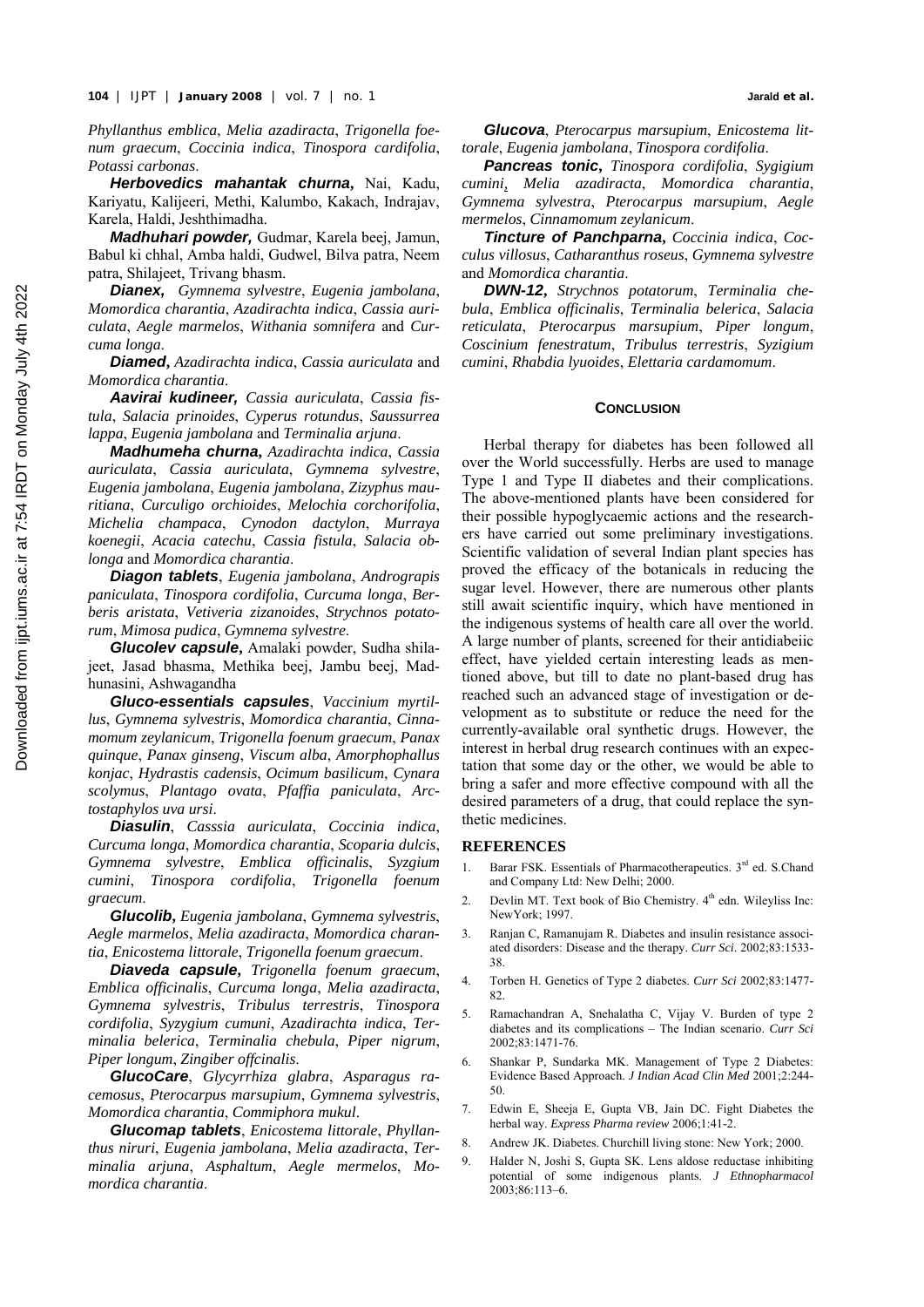## **Diabetes and Herbal Medicines** ijpt.iums.ac.ir | **105**

- 10. Merlin T, Con T, Richard M, George J. Anaemia in Diabetes: An Emerging Complication of Microvascular Disease. *Curr Diab Rev* 2005;1:107-26.
- 11. Alam K, Mahpara S. Role of Diet, Nutrients, Spices and Natural Products in Diabetes Mellitus. *Pakistan J Nutr* 2003;2:1-12.
- 12. Lokesh D, Amit SD. Diabetes mellitus- its possible pharmacological evaluation techniquesand naturotherapy. *Int J Green Pharm* 2006;1:15-28.
- 13. Yarborough PC, Rodgers ST. Comprehensive pharmacy review. 4<sup>th</sup> ed. Lippincott Williams and Wilkins: New York; 2001.
- 14. Seshiah V, Balaji V. Current Concepts in Management of Diabetes Mellitus in Pregnancy: Role of Insulin Pumps and Analogues. *Int J Diab Dev Countries* 2000;20:109-11.
- 15. Derek LR. Current therapeutics algorithms for type 2 diabetes. *Diabetes*. 2001;4:38-49.
- 16. Michael PK, Asim AB, Robert SB. The Utility of Oral Diabetes Medications in Type 2 Diabetes of the Young. *Curr Diab Rev*  2005;1:83-92.
- 17. Dey L, Attele AS, Yuan CS. Alternative therapies for type 2 diabetes. *Altern Med Rev* 2002;7:45-58.
- 18. DeFronzo RA. Pharmacologic therapy for type 2 diabetes mellitus. *Ann Intern Med* 1999;131:281-303.
- 19. Venkatesh S, Reddy GD, Reddy BM, Ramesh M, Apparao AVN. Antihyperglycemic activity of *Carulluma asttenuate*. *Fitoterapia*. 2003;74:274-7.
- 20. Eddouks M, Maghrani M. Phlorizin-like effect of *Fraxinus excelsior* in normal and diabetic rats. *J Ethnopharmacol* 2004;9:149-54.
- 21. Kesari AN, Kesari S, Santosh KS, Rajesh KG, Geeta W. Studies on the glycemic and lipidemic effect of *Murraya koenigii* in experimental animals. *J Ethnopharmacol* 2007;112(2):305-11.
- 22. Latha M, Pari L. Antihyperglycaemic effect of *Cassia auriculata* in experimental diabetes and its effects on key metabolic enzymes involved in carbohydrate metabolism. *Clin Exp Pharmacol Physiol* 2003;30(1-2):38-43.
- 23. Subbulakshmi G, Naik M. Indigenous foods in the treatment of diabetes mellitus. *Bombay Hospital J*. 2001;43(4):548-61.
- 24. Sabu MC, Subburaju T. Effect of *Cassia auriculata* Linn. on serum glucose level, glucose utilization by isolated rat hemidiaphragm. *J Ethnopharmacol* 2002;80(2-3):203-6.
- 25. Shrabana C, Tuhin KB, Begum R, Liaquat A, Mosihuzzaman M, Nilufer N, Azad KAK, Biswapati M. Advanced studies on the hypoglycemic effect of *Caesalpinia bonducella* F. in type 1 and 2 diabetes in Long Evans rats. *J Ethnopharmacol* 2003;84:41-6.
- 26. Daniel SF, Norman RF. The Value of Plants Used in Traditional Medicine for Drug Discovery. *Environ Health Perspect* 2001;109:69-75.
- 27. Marles RJ, Farnsworth N. Antidiabetic Plants and their Active Constituents: An update. *Prot J Bot Med* 1996;1:85-135.
- 28. Hamdan II, Afifi FU. Studies on the *in vitro* and *in vivo* hypoglycemic activities of some medicinal plants used in treatment of diabetes in Jordanian traditional medicine. J Ethnopharmacol 2004;93:117–21.
- 29. McCune LM, Johns T. Antioxidant activity relates to plant part, life form and growing condition in some diabetes remedies. J Ethnopharmacol 2007; 112:461-9.
- 30. Leduc C, Coonishish J, Haddadb P, Cuerrier A. Plants used by the Cree Nation of Eeyou Istchee (Quebec, Canada) for the treatment of diabetes: A novel approach in quantitative ethnobotany. *J Ethnopharmacol* 2006;105:55–63.
- 31. Tahraoui A, El-Hilaly J, Israili ZH, Lyoussi B. Ethnopharmacological survey of plants used in the traditional treatment of hypertension and diabetes in south-eastern Morocco (Errachidia province). *J Ethnopharmacol* 2007;110:105–17.
- 32. Eddouks M, Maghrani M, Lemhadri A, Ouahidi ML, Jouad H. Ethnopharmacological survey of medicinal plants used for the treatment of diabetes mellitus, hypertension and cardiac diseases in the south-east region of Morocco (Tafilalet). *J Ethnopharmacol* 2002;82:97-103.
- 33. Balde NM, Youla A, Balde MD, Kake A, Diallo MM, Balde MA, Maugendre D. Herbal medicine and treatment of diabetes in Africa: an example from Guinea. *Diabetes Metab* 2006;32:171-5.
- 34. Adolfo AC, Michael H. Mexican plants with hypoglycaemic effect used in the treatment of diabetes. *J Ethnopharmacol* 2005;99:325–48.
- 35. Li WL, Zheng HC, Bukuru J, De Kimpe N. Natural medicines used in the traditional Chinese medical system for therapy of diabetes mellitus. *J Ethnopharmacol* 2004;92:1–21.
- 36. Said O, Khalil K, Fulder S, Azaizeh H. Ethnopharmacological survey of medicinal herbs in Israel, the Golan Heights and the West Bank region. *J Ethnopharmacol* 2002;83:251-65.
- 37. Letitia MM, Timothy J. Antioxidant activity in medicinal plants associated with the symptoms of diabetes mellitus used by the Indigenous Peoples of the North American boreal forest. *J Ethnopharmacol* 2002;82:197-205.
- 38. Chhetri DR, Parajuli P, Subba GC. Antidiabetic plants used by Sikkim and Darjeeling Himalayan tribes, India. *J Ethnopharmacol* 2005;99:199–202.
- 39. Grover JK, Yadav S, Vats V. Medicinal plants of India with anti-diabetic potential. *J Ethnopharmacol* 2002;81:81-100.
- *40.* Kar A, Choudhary BK, Bandyopadhyay NG. Comparative evaluation of hypoglycaemic activity of some Indian medicinal plants in alloxan diabetic rats. *J Ethnopharmacol* 2003;84:105-8.
- 41. Pulok KM, Kuntal M, Kakali M, Peter JH. Leads from Indian medicinal plants with hypoglycemic potentials. *J Ethnopharmacol* 2006;106:1–28.
- 42. Mohamed B, Abderrahim Z, Hassane M, Abdelhafid T, Abdelkhaleq L. Medicinal plants with potential antidiabetic activity - A review of ten years of herbal medicine research (1990-2000). *Int J Diabetes Metabol* 2006;14:1-25.
- 43. Satyavati GV, Tandon N, Sharma M. Indigenous Plant Drugs For Diabetes Mellitus. [updated 1989 October; cited 2007 June 14]. Available from: http://www.rssdi.org/1989\_october/article1.pdf.
- 44. Naik RG. Hypoglygemig Plants-Abstracts On Clinical Trials. [updated 1989 October; cited 2007 June 14]. Available from: http://www.rssdi.org/1989\_october/abstract.pdf.
- 45. Herrera AA, Aguilar S L, Garc BH, Nicasio TP, Tortoriello J. Clinical trial of *Cecropia obtusifolia* and *Marrubium vulgare* leaf extracts on blood glucose and serum lipids in type 2 diabetics. *Phytomed* 2004;11:561–6.
- 46. Esmaeili MA, Yazdanparast R. Hypoglycaemic effect of *Teucrium polium*: studies with rat pancreatic islets. *J Ethnopharmacol* 2004;95:27-30.
- 47. Miura T, Itoh C, Iwamoto N, Aato M, Kawai M, Park SR, Suziki I. Hypoglycemic activity of the fruit of the *Momordica charantia* in Type 2 diabetic mice. *J Nutr Sci Vitaminol (Tokyo)*. 2001;47:340-4.
- 48. Kim MJ, Ryu GR, Chung JS, Sim SS, Min DS, Rhie DJ, Yoon SH, Hahn SJ, Kim MS, Jo YH. Protective effects of epicatechin against the toxic effects of streptozocin on rat pancreatic islets: in vivo and in vitro. *Pancreas* 2003;26:292-9.
- 49. Krishnan SH. A preliminary communication of the action of *Aegle marmelos* (Bael) on heart. *Ind J Med Res* 1968;56:327-31.
- 50. Sepha GS, Bose SN. Clinical observations on the antidiabetic properties of *Eugenia jambolin*a and *Pterocarpus marsupium*. *J Ind Med Assn*. 1956;27:388.
- 51. Sharma AK, Mujumdar M. Some observations on the effect of *Clitoria ternata* Linn. on changes in serum sugar level and small intestinal mucosal carbohydrate activities in alloxan diabetes. *Calcutta Med J* 1990;87:168-71.
- 52. Gholap S, Kar A. Hypoglycaemic effects of some plant extracts are possibly mediated through inhibition in corticosteroid concentration. *Pharmazie* 2004;59:876-8.
- 53. Heidari R, Zareae S, Heidarizadeh M. Extraction, Purification, and Inhibitory Effect of Alpha-Amylase Inhibitor from Wheat (*Triticum aestivum* Var. *Zarrin)*. *Pakistan J Nutr* 2005;4:101-5.